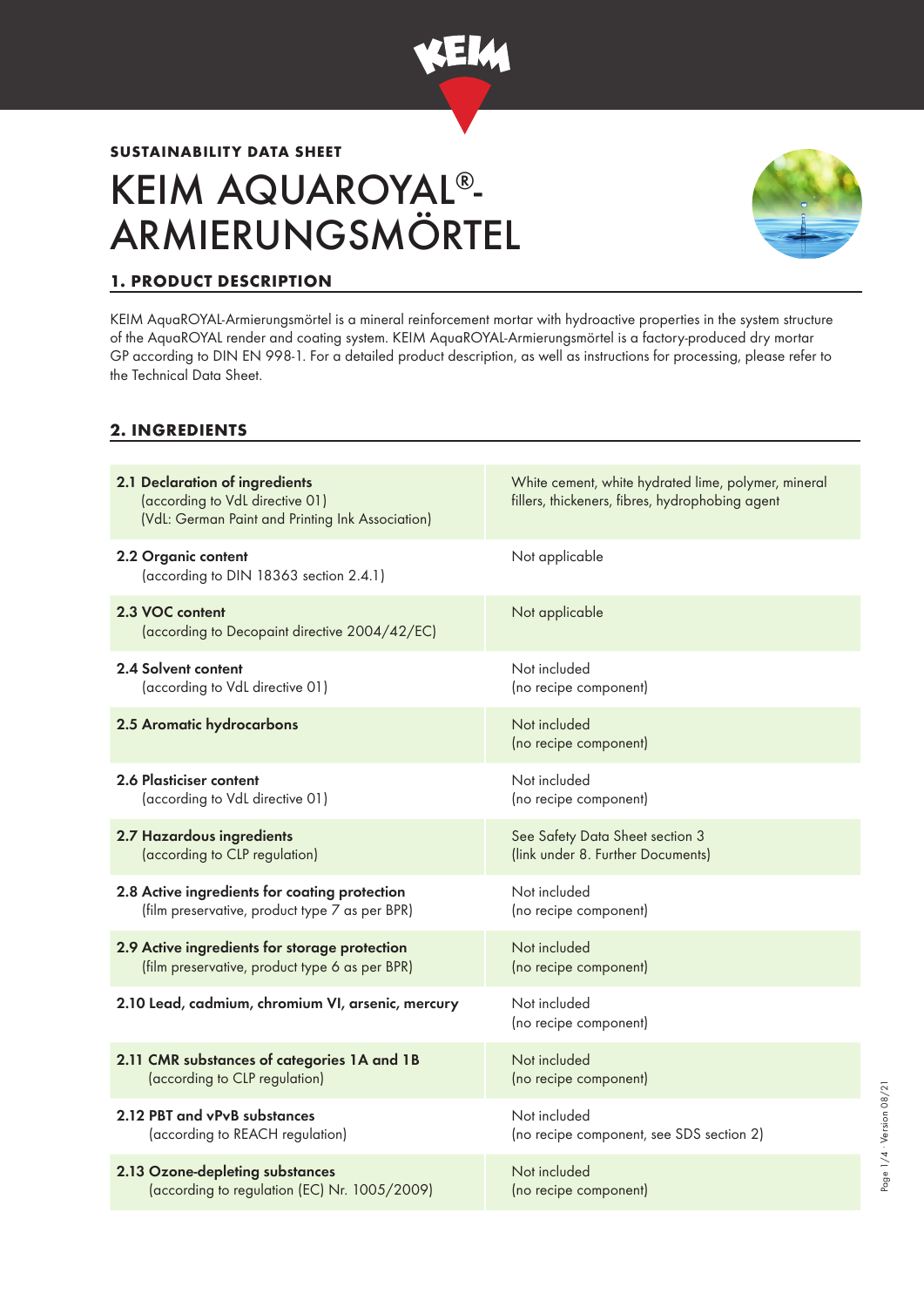| 2.14 Formaldehyde/formaldehyde depot substances<br>(emission test chamber)                                                                          | Not specified                                                         |
|-----------------------------------------------------------------------------------------------------------------------------------------------------|-----------------------------------------------------------------------|
| 2.15 Compliance with the limitation of emissions<br>of the titanium dioxide industry (according to<br>directive 92/112/EEC or directive 2010/75/EU) | Does not contain titanium dioxide                                     |
| 2.16 Halogenated organic compounds                                                                                                                  | See Safety Data Sheet section 12<br>(link under 8. Further Documents) |

## **3. TEST REPORTS / EXPERT REPORTS / CERTIFICATIONS / LOGOS**

| 3.1 Test reports           | On request |
|----------------------------|------------|
| 3.2 Export reports         | On request |
| 3.3 Product code / GISCODE | ZP1        |

3.4 Certifications / Logos



### **4. INFORMATION FOR BUILDING CERTIFICATION AS PER DGNB\***

| 4.1 Product group<br>(ENV 1.2)                                             | Coating materials for mineral surfaces outdoors like for<br>example concrete, masonry, mineral mortars and fillers,<br>ETICS, wallpaper (facade wallpaper), gypsum plaster<br>boards etc. |
|----------------------------------------------------------------------------|-------------------------------------------------------------------------------------------------------------------------------------------------------------------------------------------|
| 4.2 VOC content<br>(according to directive 2004/42/EC)                     | Not applicable                                                                                                                                                                            |
| 4.3 Dilutability with water<br>(according to directive 2004/42/EC)         | Yes                                                                                                                                                                                       |
| 4.4 Product-specific life cycle assessment values<br>(ENV 1.1 and ENV 2.1) | Not specified                                                                                                                                                                             |
| <b>4.5 Quality level</b><br>(ENV 1.2)                                      | Coatings on mainly mineral substrates outdoors:<br>Complies with quality level $4 - \text{VOC} \le 40 \text{ g/l}$<br>according to VdL directive 01                                       |
| 4.6 Product-specific life cycle<br>(ECO 1.1)                               | 30 Years (according to BNB: National rating system<br>for sustainable building)                                                                                                           |
| 4.7 Safety and risks of failure<br>(SOC 1.7)                               | No negative impact, since no halogens contained                                                                                                                                           |
| 4.8 Cleaning instruction<br>(PRO 1.5, PRO 2.2)                             | See Technical Data Sheet<br>(link under 8. Further Documents)                                                                                                                             |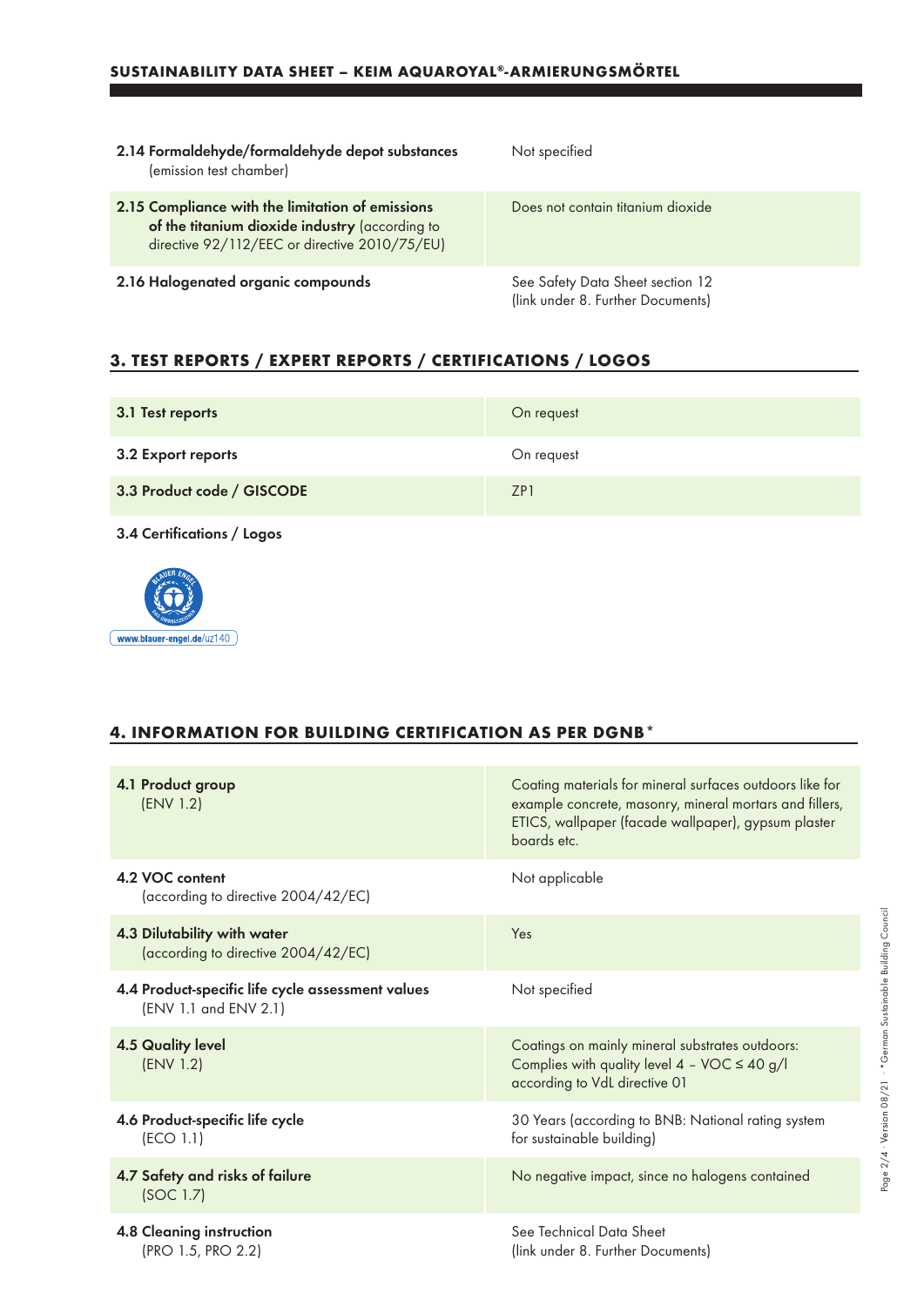### **5. INFORMATION ON SUITABILITY ACCORDING TO LEED 2009**

| 5.1 Product group<br>[EQ4.2]                                                                                | <b>Flat Topcoat</b>                                                                                                                                                                                                                                                                                                                                                                                                                                                                                                            |
|-------------------------------------------------------------------------------------------------------------|--------------------------------------------------------------------------------------------------------------------------------------------------------------------------------------------------------------------------------------------------------------------------------------------------------------------------------------------------------------------------------------------------------------------------------------------------------------------------------------------------------------------------------|
| <b>5.2 VOC</b><br>(as per SCAQMD Rule 1113, Architectural Coatings,<br>rules in effect on February 5, 2016) | Not applicable                                                                                                                                                                                                                                                                                                                                                                                                                                                                                                                 |
| 5.3 VOC limit fulfilled                                                                                     | Not applicable                                                                                                                                                                                                                                                                                                                                                                                                                                                                                                                 |
| 5.4 Recycling rate<br>(from post-consumer sources) (MR4)                                                    | KEIM AquaROYAL-Armierungsmörtel can achieve<br>the service life of the building components. KEIM Aqua-<br>ROYAL-Armierungsmörtel does not have a real after-use<br>phase. The final disposal is carried out in conjunction<br>with the building components via building rubble. If it<br>is pure building rubble, recycling takes place in ac-<br>cordance with national regulations. Normally, building<br>rubble is crushed and returned to the economic cycle as<br>a substitute for fillers (road construction, concrete). |
| 5.5 Recycling rate<br>(from production-relevant sources) (MR4)                                              | 0%                                                                                                                                                                                                                                                                                                                                                                                                                                                                                                                             |
| 5.6 Fast renewable raw materials<br>(MR 6)                                                                  | 0%                                                                                                                                                                                                                                                                                                                                                                                                                                                                                                                             |
| <b>5.7 Regional materials</b><br>(MR <sub>5</sub> )                                                         | Not specified                                                                                                                                                                                                                                                                                                                                                                                                                                                                                                                  |
| 5.8 Production site<br>(MR <sub>5</sub> )                                                                   | Keimfarben GmbH, Keimstraße 16, 86420 Diedorf                                                                                                                                                                                                                                                                                                                                                                                                                                                                                  |

#### **6. MANAGEMENT SYSTEMS AND CORPORATE CERTIFICATIONS**

6.1 Quality and environmental management The manufacturing /marketing company is certified according to:

- DIN EN ISO 9001
- DIN EN ISO 14001
- Energy audit according to DIN EN 16247-1

#### **7. SAFETY INSTRUCTIONS**

7.1 See Safety Data Sheet (link under 8. Further Documents)